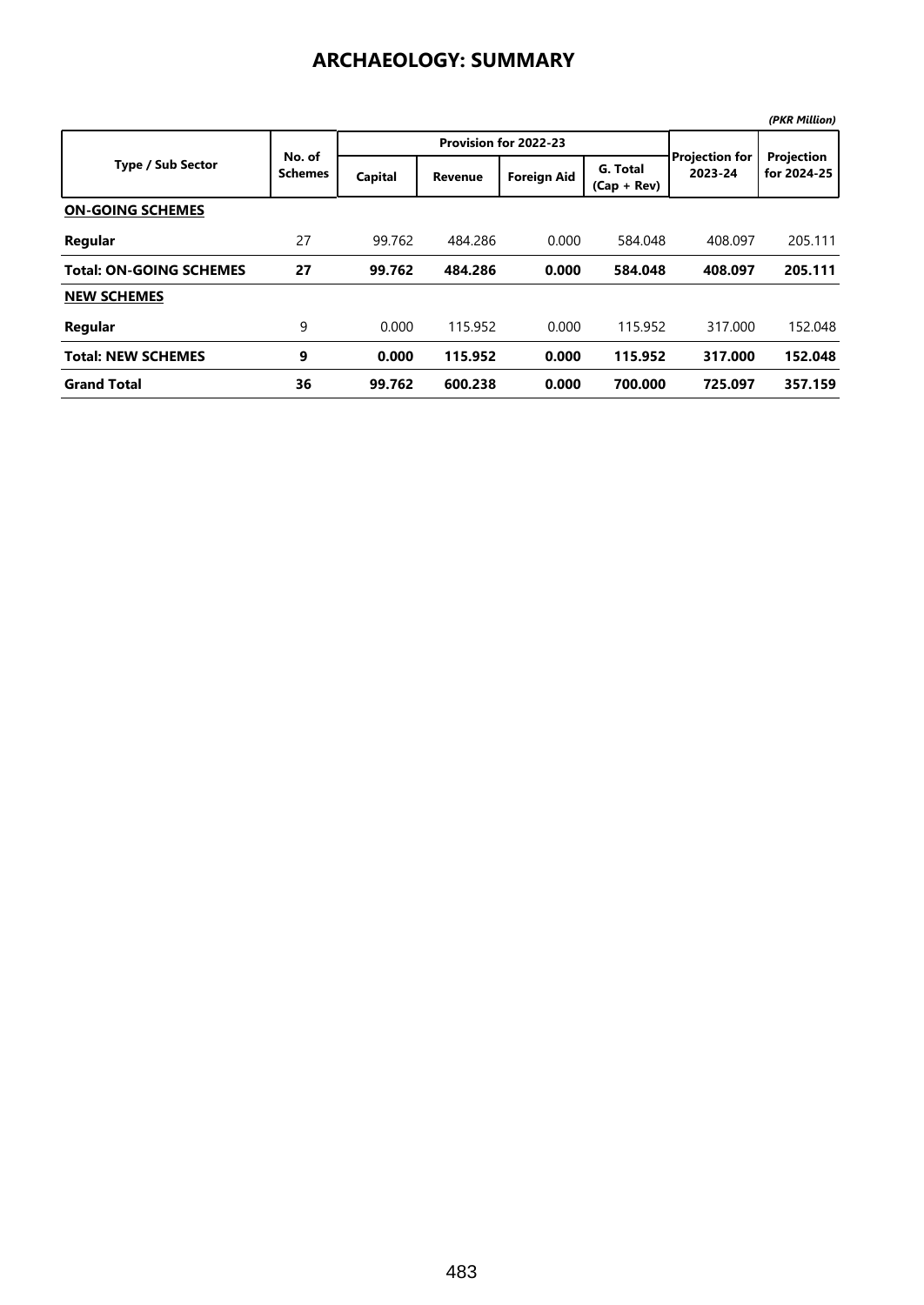## **Archaeology**

|              |                                                                                                                                                                              |           | , ,, ,,,,,,,,,,,,, |                       |        |                               |                         |           | (PKR Million)                      |
|--------------|------------------------------------------------------------------------------------------------------------------------------------------------------------------------------|-----------|--------------------|-----------------------|--------|-------------------------------|-------------------------|-----------|------------------------------------|
| GS           | <b>Scheme Information</b>                                                                                                                                                    |           | Accum.             | Provision for 2022-23 |        |                               | <b>MTDF Projections</b> | Throw fwd |                                    |
| No           | Scheme ID / Approval Date / Location                                                                                                                                         | Est. Cost | Exp.<br>June, 22   | Cap.                  | Rev.   | <b>G.Total</b><br>(Cap.+Rev.) | 2023-24                 | 2024-25   | <b>Beyond</b><br><b>June, 2025</b> |
| $\mathbf{1}$ | $\overline{2}$                                                                                                                                                               | 3         | 4                  | 5                     | 6      | $\overline{7}$                | 8                       | 9         | 10                                 |
|              | <b>ON-GOING SCHEMES</b>                                                                                                                                                      |           |                    |                       |        |                               |                         |           |                                    |
| Regular      |                                                                                                                                                                              |           |                    |                       |        |                               |                         |           |                                    |
| 4834         | <b>Conservation and Development of</b><br><b>Archaeological Sites of Taxila</b><br>01292100516 / 28-07-2021 / Rawalpindi                                                     | 75.000    | 5.450              | 0.000                 | 20.000 | 20.000                        | 49.550                  | 0.000     | 0.000                              |
| 4835         | Development and Conservation of<br><b>Mughal Garden Wah</b><br>01292100519 / 28-07-2021 / Rawalpindi                                                                         | 35.000    | 14.768             | 0.000                 | 20.232 | 20.232                        | 0.000                   | 0.000     | 0.000                              |
| 4836         | Preservation and Restoration of Ruined<br><b>Temple with Gateway at Malot, District</b><br>Chakwal<br>01272102090 / 28-07-2021 / Chakwal                                     | 12.000    | 6.356              | 0.000                 | 5.644  | 5.644                         | 0.000                   | 0.000     | 0.000                              |
| 4837         | Master Plan for Preservation and<br>Restoration of Rohtas Fort, Jhelum,<br>01281200011 / 27-11-2012 / Jhelum                                                                 | 218.094   | 196.734            | 0.000                 | 21.360 | 21.360                        | 0.000                   | 0.000     | 0.000                              |
| 4838         | <b>Conservation and Development of</b><br>Nandana Fort, District Jehlum<br>01282100508 / 08-04-2021 / Jhelum                                                                 | 126.003   | 81.696             | 15.214                | 29.093 | 44.307                        | 0.000                   | 0.000     | 0.000                              |
| 4839         | Preservation/ Restoration of Mausoleum<br>of Khair-un-Nisa District Jhelum<br>01282102089 / 28-07-2021 / Jhelum                                                              | 15.000    | 10.000             | 0.000                 | 5.000  | 5.000                         | 0.000                   | 0.000     | 0.000                              |
| 4840         | <b>Conservation and Development of</b><br>Tulaja Fort, District Khushab<br>01312102091 / 28-07-2021 / Khushab                                                                | 34.961    | 7.000              | 18.016                | 3.000  | 21.016                        | 6.945                   | 0.000     | 0.000                              |
| 4841         | <b>Conservation / Restoration of Sher Shah</b><br>Suri Boali at Wan Buchran, Mianwali<br>01322100507 / 28-07-2021 / Mianwali                                                 | 10.000    | 5.274              | 0.000                 | 4.726  | 4.726                         | 0.000                   | 0.000     | 0.000                              |
| 4842         | Preservation / Restoration of Tomb of<br>Abdul Nabi (Kotli Magbara), Gujranwala.                                                                                             | 65.000    | 6.580              | 0.000                 | 20.000 | 20.000                        | 38.420                  | 0.000     | 0.000                              |
|              | 01122100509 / 28-07-2021 / Gujranwala                                                                                                                                        |           |                    |                       |        |                               |                         |           |                                    |
| 4843         | Preservation and Restoration of Tomb of<br>Shaikh Ali Bin Hassan Ali Village Helan<br>Tehsil Phalia District Mandi Bahaudin<br>01152100515 / 15-07-2021 / Mandi<br>Bahauddin | 24.975    | 10.650             | 0.000                 | 14.325 | 14.325                        | 0.000                   | 0.000     | 0.000                              |
| 4844         | Five year programme for Preservation<br>and Restoration of Shalamar Garden.<br>Lahore,<br>01190600001 / 01-12-2006 / Lahore                                                  | 290.590   | 168.771            | 0.000                 | 1.000  | 1.000                         | 60.000                  | 60.819    | 0.000                              |
| 4845         | Preservation and Restoration of<br>Jahangir's tomb Shahdara Complex<br>Lahore<br>01191200012 / 27-11-2012 / Lahore                                                           | 285.319   | 230.979            | 0.000                 | 25.000 | 25.000                        | 29.340                  | 0.000     | 0.000                              |
| 4846         | <b>Conservation and Development of Noor</b><br>Jahan's Tomb Shahdara Lahore<br>01191300016 / 19-11-2013 / Lahore                                                             | 189.041   | 145.502            | 2.000                 | 3.000  | 5.000                         | 38.539                  | 0.000     | 0.000                              |
| 4847         | <b>Conservation of Asif Jahs Tomb</b><br>Shahdara Lahore<br>01191700093 / 20-07-2017 / Lahore                                                                                | 222.756   | 46.279             | 0.000                 | 18.000 | 18.000                        | 77.000                  | 81.477    | 0.000                              |
| 4848         | Studies to Implement the<br>Recommendation of Reactive Monitoring<br>Mission(UNESCO /ICOMOS) for<br>Shalamar Gardens, Lahore (PC-II)<br>01191902248 / 29-10-2019 / Lahore    | 48.328    | 14.328             | 0.000                 | 26.627 | 26.627                        | 7.373                   | 0.000     | 0.000                              |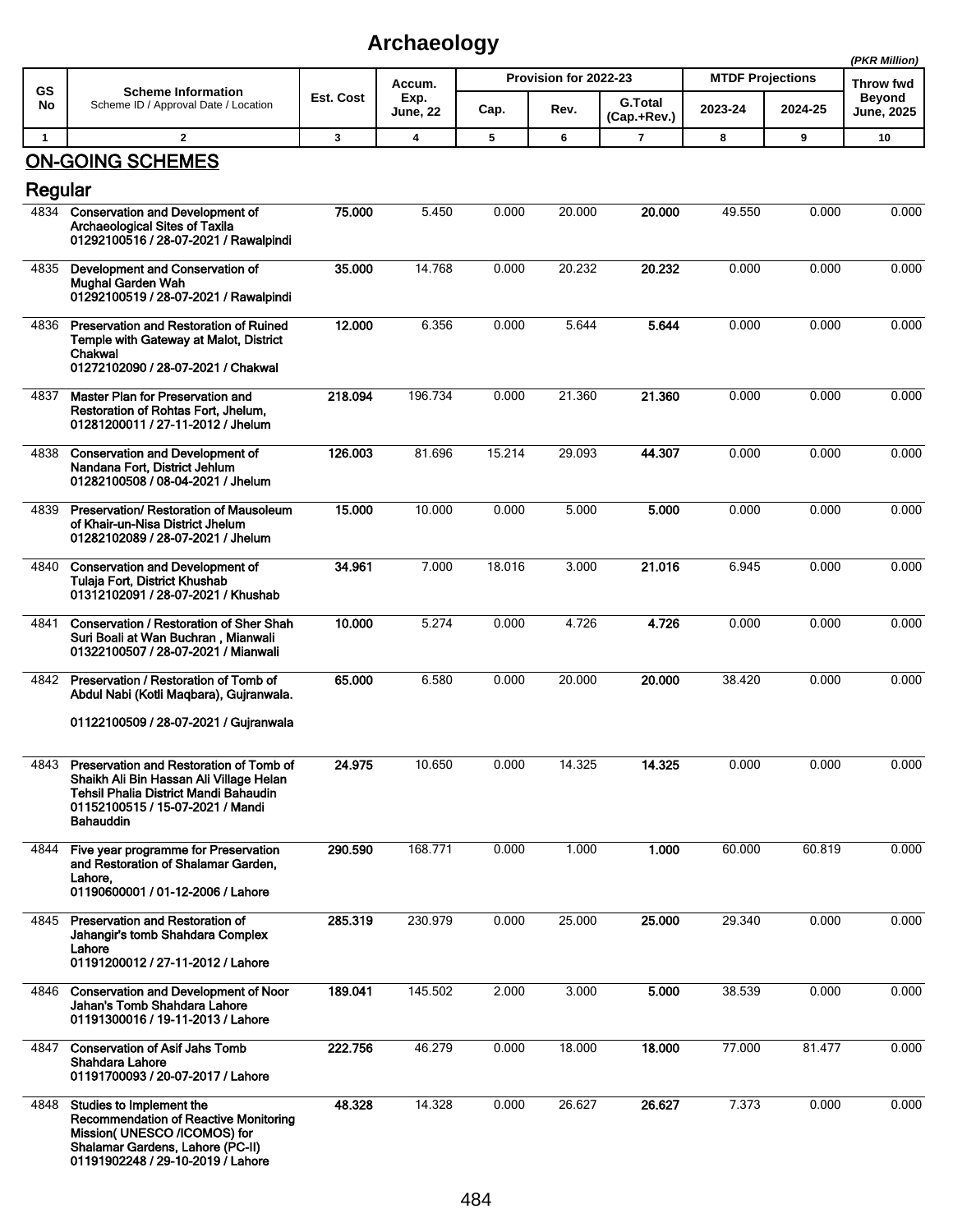## **Archaeology**

|                 |                                                                                                                                                                                                                                       |              |                  |                       |         |                               |                         |         | (PKR Million)               |
|-----------------|---------------------------------------------------------------------------------------------------------------------------------------------------------------------------------------------------------------------------------------|--------------|------------------|-----------------------|---------|-------------------------------|-------------------------|---------|-----------------------------|
| <b>GS</b><br>No | <b>Scheme Information</b><br>Scheme ID / Approval Date / Location                                                                                                                                                                     |              | Accum.           | Provision for 2022-23 |         |                               | <b>MTDF Projections</b> |         | <b>Throw fwd</b>            |
|                 |                                                                                                                                                                                                                                       | Est. Cost    | Exp.<br>June, 22 | Cap.                  | Rev.    | <b>G.Total</b><br>(Cap.+Rev.) | 2023-24                 | 2024-25 | <b>Beyond</b><br>June, 2025 |
| $\mathbf{1}$    | $\mathbf{2}$                                                                                                                                                                                                                          | $\mathbf{3}$ | 4                | 5                     | 6       | 7                             | 8                       | 9       | 10                          |
| 4849            | Preservation and Restoration of Tomb of<br>Ali Mardan Khan Tomb, near railway<br>carriage shops Mughal Pura, Lahore.<br>01192101789 / 28-07-2021 / Lahore                                                                             | 49.993       | 7.063            | 0.000                 | 20.000  | 20.000                        | 22.930                  | 0.000   | 0.000                       |
| 4850            | <b>Conservation of Tiled Gateway with Two</b><br><b>Bastions at Nawankot, Lahore</b><br>01192102773 / 28-07-2021 / Lahore                                                                                                             | 40.000       | 7.000            | 0.000                 | 20.000  | 20,000                        | 13.000                  | 0.000   | 0.000                       |
| 4851            | <b>Conservation /Restoration of</b><br>Sheikhupura Fort<br>01211700105 / 17-08-2017 /<br>Sheikhupura                                                                                                                                  | 44.591       | 33.091           | 0.000                 | 11.500  | 11.500                        | 0.000                   | 0.000   | 0.000                       |
| 4852            | <b>Establishment of New Museum at</b><br>Harappa, Disrict Sahiwal<br>01362102775 / 31-07-2021 / Sahiwal                                                                                                                               | 81.881       | 30.000           | 19.561                | 32.320  | 51.881                        | 0.000                   | 0.000   | 0.000                       |
| 4853            | Development of Museum at Multan<br>01242102776 / 31-07-2021 / Multan                                                                                                                                                                  | 79.188       | 27.129           | 39.971                | 12.088  | 52.059                        | 0.000                   | 0.000   | 0.000                       |
| 4854            | <b>Conservation / Restoration of Tomb</b><br>Tahir Khan Nahar, Seetpur Tehsil Alipur,<br><b>District Muzafargarh</b><br>01062100514 / 29-07-2021 /<br><b>Muzaffargarh</b>                                                             | 20.000       | 2.000            | 0.000                 | 18.000  | 18.000                        | 0.000                   | 0.000   | 0.000                       |
| 4855            | Conservation / Restoration of Tomb of<br>Sheikh Saddan Shaheed District<br>Muzafargarh<br>01062102029 / 29-07-2021 /<br>Muzaffargarh                                                                                                  | 12.000       | 2.000            | 0.000                 | 10.000  | 10.000                        | 0.000                   | 0.000   | 0.000                       |
| 4856            | Rehabilitation and Conservation of<br>Tomb of Bibi Jiwindi Uch, Bahawalpur<br>01021300011 / 01-10-2013 /<br><b>Bahawalpur</b>                                                                                                         | 83.379       | 63.379           | 0.000                 | 20.000  | 20.000                        | 0.000                   | 0.000   | 0.000                       |
| 4857            | Preservation and Restoration of Drawar<br>Fort, Bahawalpur<br>01021700107 / 20-07-2017 /<br><b>Bahawalpur</b>                                                                                                                         | 141.895      | 93.242           | 0.000                 | 48.653  | 48.653                        | 0.000                   | 0.000   | 0.000                       |
| 4858            | <b>Preservation and Restoration of Chitti</b><br>Masjid at Qadirpur Tehsil Khanpur<br>District Rahim Yar Khan<br>01031901444 / 21-08-2019 / Rahim Yar<br>Khan                                                                         | 28.946       | 18.446           | 0.000                 | 10.500  | 10.500                        | 0.000                   | 0.000   | 0.000                       |
| 4859            | <b>Upgradation of Public Facilities and</b><br>Illumination of Important Historical<br><b>Monuments/ Sites of Punjab</b><br>01371901445 / 20-11-2019 / Punjab                                                                         | 199.795      | 46.980           | 5.000                 | 20.000  | 25.000                        | 65.000                  | 62.815  | 0.000                       |
| 4860            | Horticulture Renovation/ Development of<br><b>Garden Areas of Archaeological Sites</b><br>and Monuments Lahore (Shalamar<br>Garden, Jehangir's Tomb, & Budho's<br>Tomb etc)<br>01191800229 / 07-11-2019 /<br>Kasur, Khanewal, Khushab | 210.218      | 166.000          | 0.000                 | 44.218  | 44.218                        | 0.000                   | 0.000   | 0.000                       |
|                 | <b>Total: Regular</b>                                                                                                                                                                                                                 | 2,643.953    | 1,446.697        | 99.762                | 484.286 | 584.048                       | 408.097                 | 205.111 | 0.000                       |
|                 | <b>Total: ON-GOING SCHEMES</b>                                                                                                                                                                                                        | 2,643.953    | 1,446.697        | 99.762                | 484.286 | 584.048                       | 408.097                 | 205.111 | 0.000                       |